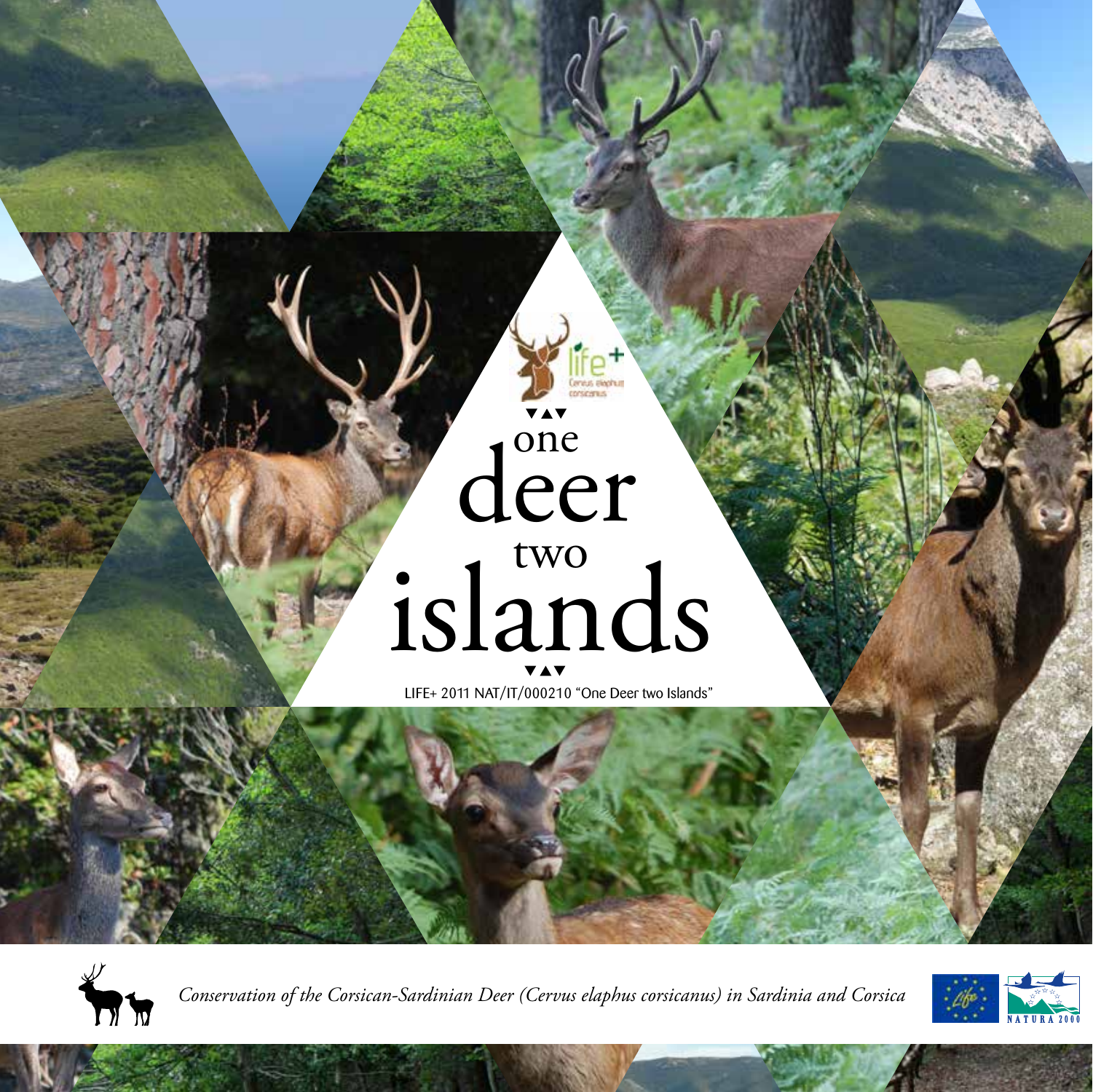## Programme<br>actions

The programme LIFE «One deer two islands» conducted for the conservation of the Corsican-Sardinian Deer (Cervus elaphus corsicanus) in Corsica and Sardinia, includes a series of actions aimed at improving the genetic variability of current populations, creating the environmental conditions best adapted to the needs of the species, while monitoring and observation of specimens in the wild and ensuring to anticipate any potential conflicts arising in the deer/anthropogenic activities relation.

## General information and origins



The Corsican-Sardinian Deer belongs to the Cervidae family and the Cervus genre, which includes nine species distributed throughout Europe, North America and a large portion of the Asiatic continent as well as in more limited distribution zones in Northern Africa.

The Corsican-Sardinian Deer is one of the subspecies of the Red European Deer (Cervus elaphus).

Recent genetic studies suggest that the ancestors of the current specimens are of Eastern European origin, introduced to Sardinia at least 3,500 years ago by the first human colonisations, and that they adapted to the conditions of the island by developing a smaller size/ morphology.

We find signs of its presence in Sardinia during the Nuragic Era and reliable elements attesting to its presence in Corsica in the 5th century A.D.

It disappeared from Corsica at the end of the 1960's due to significant environmental encroachment, unregulated hunting and intensive poaching. It suffered almost the same fate in Sardinia, with three core populations maintained in the natural state, enabling the subsequent launch a programme of Corsican-Sardinian cooperation between the Regional Natural Park of Corsica and its Sardinian equivalents (azienda forestale) in order to reintroduce the subspecies to the island in 1985.

Twelve releases were organised in Corsica between 1998 and 2014, with more than 250 deer freed into the natural habitat. Since the end of the 1980's, ten new populations have been reintroduced into Sardinia.

The current population in Corsica is estimated at a minimum of 1,000 deer. The actions planned by the programme will therefore enable cross-breeding, which is indispensable for the subspecies, as well as the increase in population and the expansion of the distribution areas.

The total deer population in Sardinia is estimated at over 8,000 animals concentrated mainly in the south of the Island; the LIFE programme plans to reintroduce deer in other territories.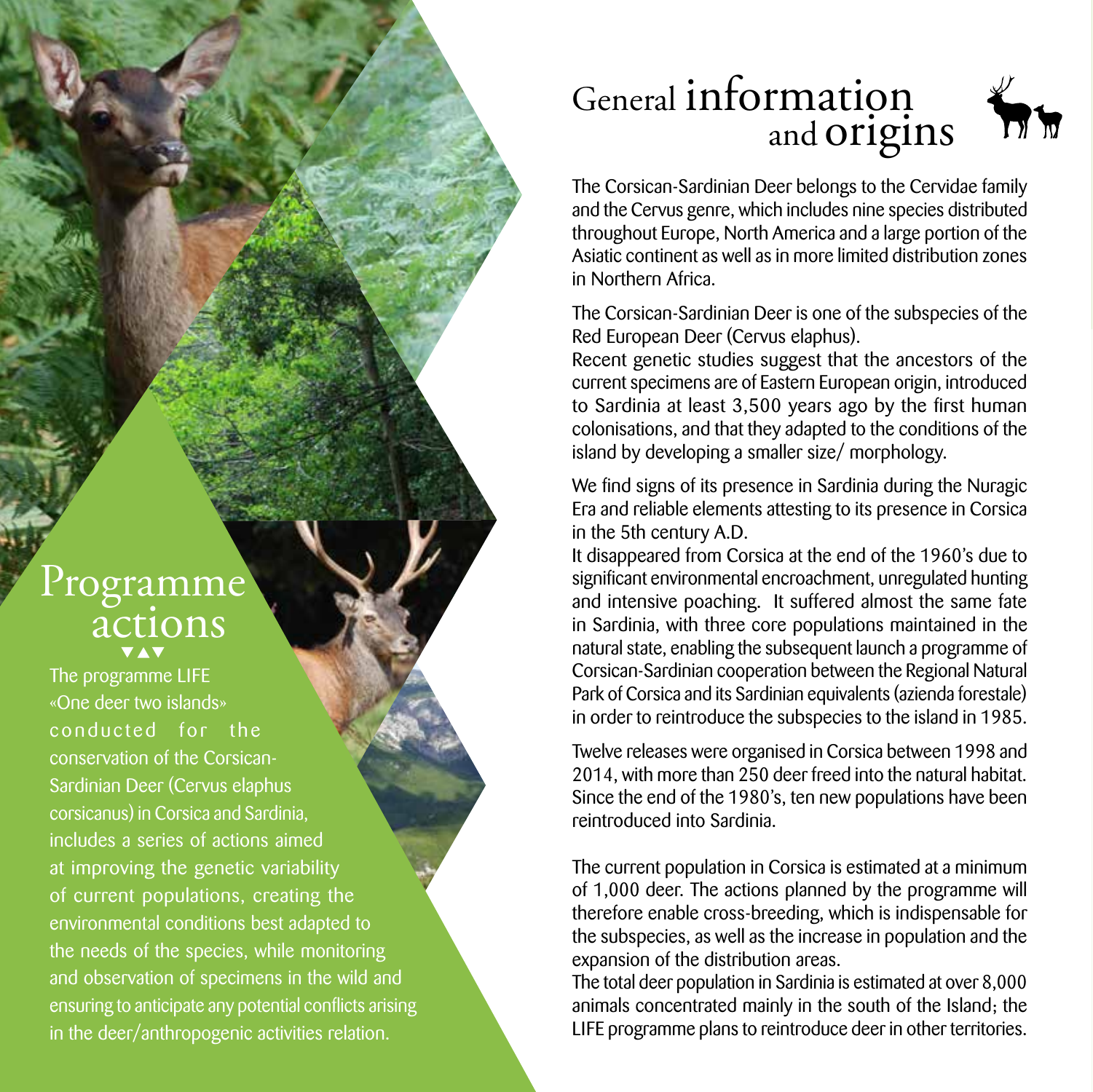#### The Gulf of Orosei S.C.I. (ITB020014)

v

The S.C.I. (28,941 ha) is located in the northeast region of Sardinia. It consists of approximately 40 km of cliffs of calcareous nature, interrupted by numerous small beaches called "codulas". The S.C.I. is characterised by woods of Quercus ilex with Juniperus ssp. The shrub stratum is characterized by Pistacia lentiscus, Rhamnus alaternus, Phillyrea latifolia, Erica arborea and Arbutus unedo. From birds (e.g. the Aquila chrysaetos, Calonectris diomedea, Circus aeruginosus, Falco eleonorae, and Falco naumanni), to mammals (e.g. the Ovis gmelini musimon, Rhinolophus hipposideros, and Rhinolophus ferrumequinum), to amphibians (e.g. the Speleomantes supramontes, and Discoglossus sardus) to reptiles (e.g. the Emys orbicolari and Euleptes europaeus), several important species inhabit the S.C.I.

Presentation of Natura 2000 sites selected for the project, where the programme's actions will take place, 5 sites in Sardinia and 3 in Corsica.

ಳು

 $\sim$ <sup>0</sup>

 $\circ^{\circ}$ 

S.I.C. Supramonte di Oliena, Orgosolo e Urzulei Su Sercone (ITB022212) **VAV** 

The S.C.I. (23,487 ha) is located in the northeast region of Sardinia. It consists of a plateau formed by karst phenomena ranging between 110 and 1,463 mAMSL. The most representative habitats are Holm oak forests and "Rocky calcareous wall with chasmophytic vegetation". The flora in the region is one of the richest in Sardinia. Three vegetal species are of Community Importance: Ribes sardoum, Brassica insularis, Centranthus amazonum. Sardinia has several endemics in common with Corsica. There are 28 species of animals of Community Importance, including: Speleomantes supramontis, Ovis (orientalis) musimon, Accipiter gentilis arrigonii, and Aquila chrysaetos.

Zone of presence of the deer

 $\sim$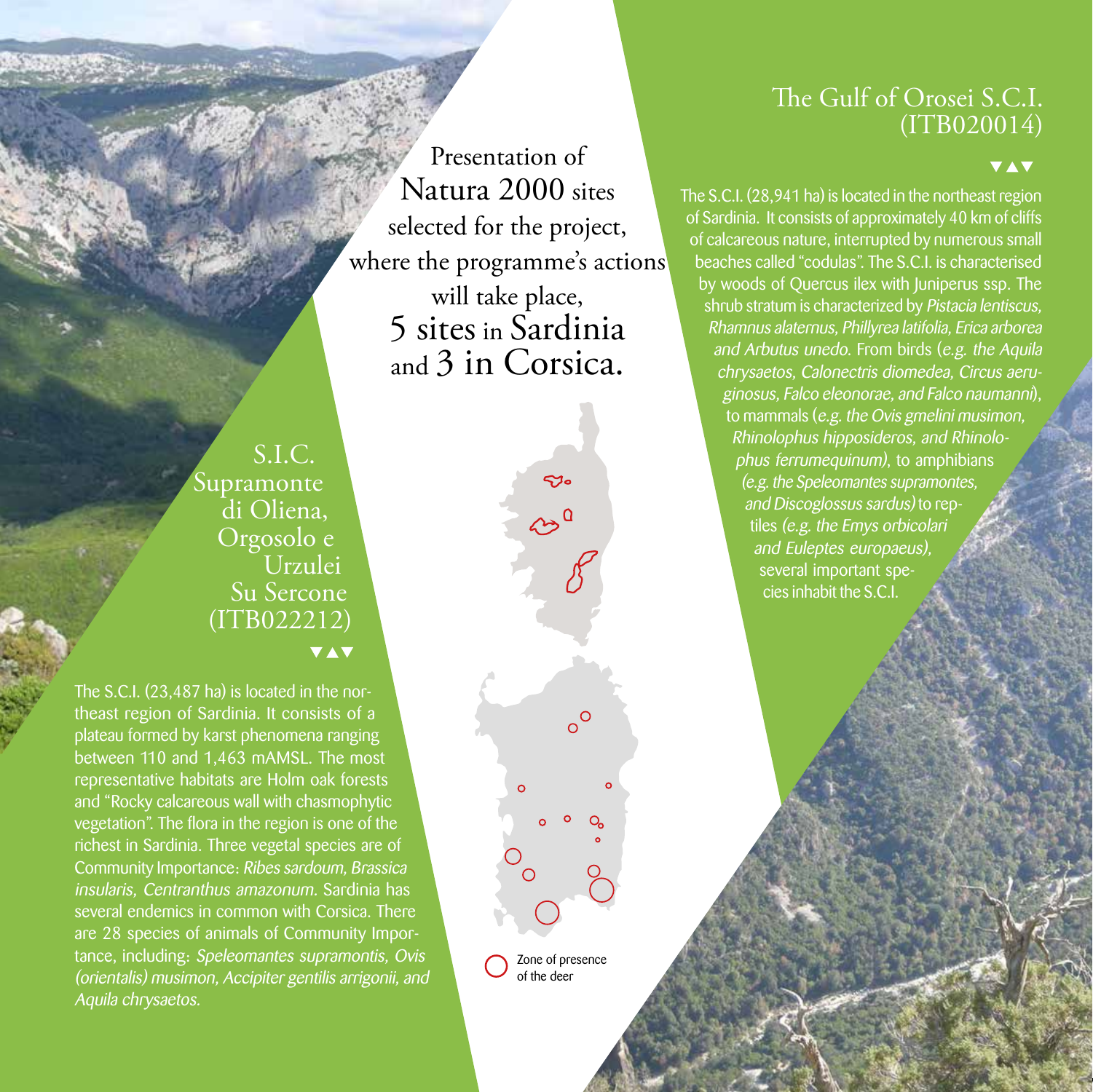## The Gennargentu Mountains S.C.I.<br>(ITB021103)

**VAV** 

Thanks to its biodiversity and natural worth, the S.C.I. (44,713 ha) has the greatest environmental value in Sardinia. It extends into the island's largest mountainous region with a series of peaks exceeding 1,800 mAMSL. Many floristic associations bear witness to the close analogies between the flora of this alpine area of Sardinia with that of Corsica's mountains. The predominant habitats are the "Arborescent matorral with Juniperus spp." , the "Endemic oro-Mediterranean heaths with gorse" and the forests of Quercus ilex. The importance of the flora lies in its exclusive endemic species, including: the Festuca morisiana, Armeria sardoa subsp genargentea, Herniaria latifolia subsp. litardierei, and Euphrasia genargentea. This S.C.I. contains amphibians exclusive to Sardinia: the Euproctus platycephalus and Speleomantes imperialis. Twelve species of birds listed in Bird Directive 79/409 EEC, Annex I are present in the area.

#### The Coscione Plateau and Incudine Mountain Range (FR9400582)

**VAV** 

The site spans a surface of 11,228 hectares. The plateau is located in the Hyercinian region. The rocks in the area are mainly calc-alkaline granites. An acidic soil spreads over the granitic substratum. Poorly-controlled frequentation of the site by motor vehicles constitutes a serious threat for the habitats in the wetlands and encourages intensive poaching of macrostigma trouts (facilitated access for poachers at the spawning grounds).

Pig breeding practices also currently constitute a problem in the pozzines.

This site constitutes a medium mountain region ensemble, highly Euro-Siberian in appearance (beech, fir, lariciu pine, alnus cordata, and pozzines). The uneven, hilly relief of the site is characterized by numerous springs, brooks and pozzines. In addition to its remarkable scenic qualities, this site offers exceptional floristic interest. Numerous endemic species can be found solely within this area, including the Trisetum conradiae and Trisetum gracile. Moreover, the site is home to almost all of the world populations of two plants listed in Annexes II and IV: the Aconitum corsicum and the Herniaria latifolia. Numerous species of mammals listed in Annexes II and IV of the Habitats Directive can be found at this site: the discoglossus sardus, the great capricorne beetle, the Hermann's tortoise, the Corsican mouflon, the Corsican-Sardinian deer and the Macrostigma Corsican trout.

The site hosts the largest population of deer on the island, estimated at over 300 animals, reintroduced in 1998 and reinforced in 2002.

#### The Mount Arcuentu and Rio Piscinas S.C.I. (ITB040031)

#### **VAV**

The S.C.I. (11,487 ha) is characterised by decommissioned mining areas. The coastal area has great naturalistic importance, with some of the largest dune fields of the Mediterranean. Rupicolous vegetation containing numerous endemic species grows on the high coasts. The sandy and rocky coastal belt has various types of underbrush and maquis of notable naturalistic value containing Juniperus oxycedrus and Pistacia lentiscus. The alpine area is characterized by forests of Quercus ilex and Quercus suber. Forty-three endemic species have been found in the S.C.I (e.g. the Anchusa littorea Genista sulcitana, Romulea requienii, Vinca sardoa, and Phleum sardoum). Within the S.C.I, there is a large population of Cervus elaphus corsicanus. The site is home to a total of 14 reptile species (e.g. Emys orbicularis, Euleptes europaea, and Algyroides fitzingeri). Amphibians include the Speleomantes genei and Discoglossus sardus. Of the sixty-three species of birds listed in the Birds Directive 79/409 EEC, Annex I, twelve are present in the area.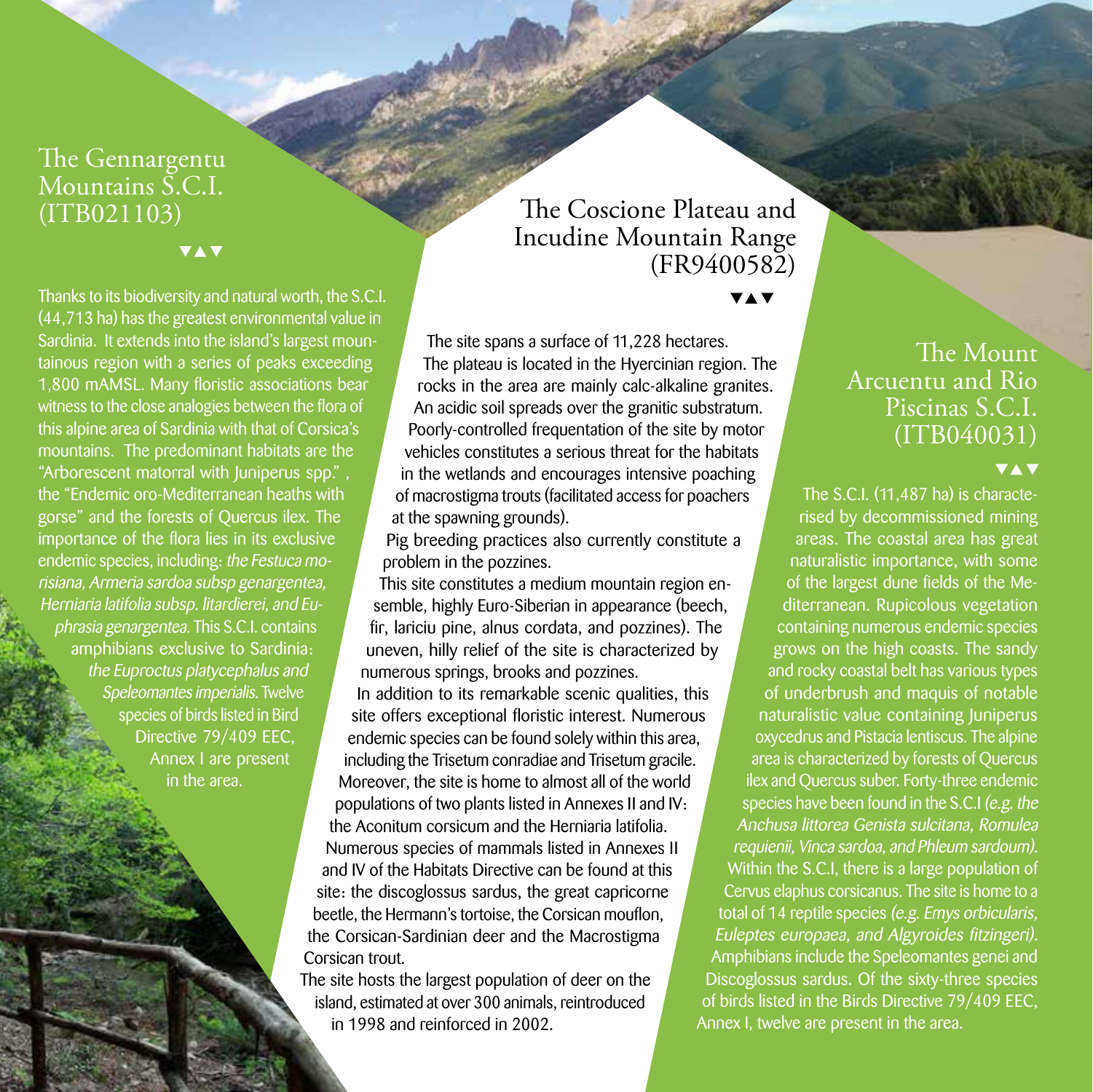#### The Rotondo Mountain Range Site (FR9400578)

The Mount Linas Marganai S.C.I.  $(TB041111)$ 

#### **VAV**

The S.C.I. territory (23,628 ha) is characterised by a predominantly mountainous morphology, with two large reliefs, that of Mount Linas with Palaeozoic, schistose and granitic rocks, and that of Mount Marganai, with schistose-carbonate rocks. The S.C.I. flora includes 950 taxa. The endemic component includes Sardinian species (e.g. the Anchusa montelinasana Armeria sulcitana, Genista morisii and Genista sulcitana) and Sardinian-Corsican endemic species. The natural woodland formations can all be classified under the Quercetea ilicis class. Twelve of its mammal species are protected by international conventions (e.g. the Cervus elaphus corsicanus and Felis silvestris libyca). Amphibians include the Speleomantes genei and Discoglossus sardus; reptiles include the Emys orbicularis, Hemidactylus turcicus, and Euleptes europaea. With regard to avifauna, the S.C.I. contains numerous species including the Aquila chrysaetos, Hieraetus fasciatus, Accipiter gentilis, Falco eleonorae and Falco peregrinus brookei.

The site spans a surface of 15,295 Hectares. The site belongs to the "Medium grained Corsican granite" series. Three beautiful mountain valleys grace the region: the Tavignano, the Restonica and the valley of Verghello, of great scenic beauty and biological richness (numerous habitats and species of Community Interest, Annexes I, II and IV). Tourist visits and fires can occasionally cause problems.

> This mountain range is home to most of the high-altitude lakes in Corsica. The valleys are densely wooded, composed mainly of oak and beech groves. A dense maquis composed essentially of heather occupies a vast portion of the region.

Numerous species listed in Annexes II and IV of the Habitats Directive are present on the site: the discoglossus sardus, the great capricorne beetle, the Hermann's tortoise, the felis silvestris, the gypaetus barbatus and the Corsican-Sardinian deer. The Rotondo mountain range hosts a rich endemic flora (e.g.: Euphorbia corsica encountered on the Campotile plateau), as well as three plants listed in Annex II of the Directive: the Herniaria latifolia, the Euprasia genargentea and the Brassica insularis. The Corsican deer was reintroduced in 2004 and currently has an estimated population of 100 head. A bolstering of the population for genetic cross-breeding purposes will be carried out at this site in 2015/ 2016.

#### The Green Oak Grove and Juniper Grove of Tartagine Site  $(FR9402004)$

The site spans 513 hectares.

It is composed of soils on gneissic and granitic bedrock, characterized by little depth and dry soils except in berm and thalweg areas. Risk of fire is the main threat affecting this territory.

This site includes a number of open and wooded landscapes. The prairies and maquis represent the gentlest inclines whereas the forest occupies the steepest slopes.

This site includes several of the habitats listed in Annex I of the Habitats Directive: the holm oak grove, the Juniperus oxycedrus subsp. Oxycedrus, and siliceous scree.

Numerous species in Annexes II and IV of the Habitats Directive are present at the site: the discoglossus sardus, the great capricorne beetle, the Hermann's tortoise, the felis silvestris, the gypaetus barbatus and the Corsican-Sardinian deer.

The deer has been present at the site since around its reintroduction in 2007. In 2014, the population was bolstered in the context of a LIFE programme for genetic cross-breeding purposes. The current population is estimated at around ninety deer.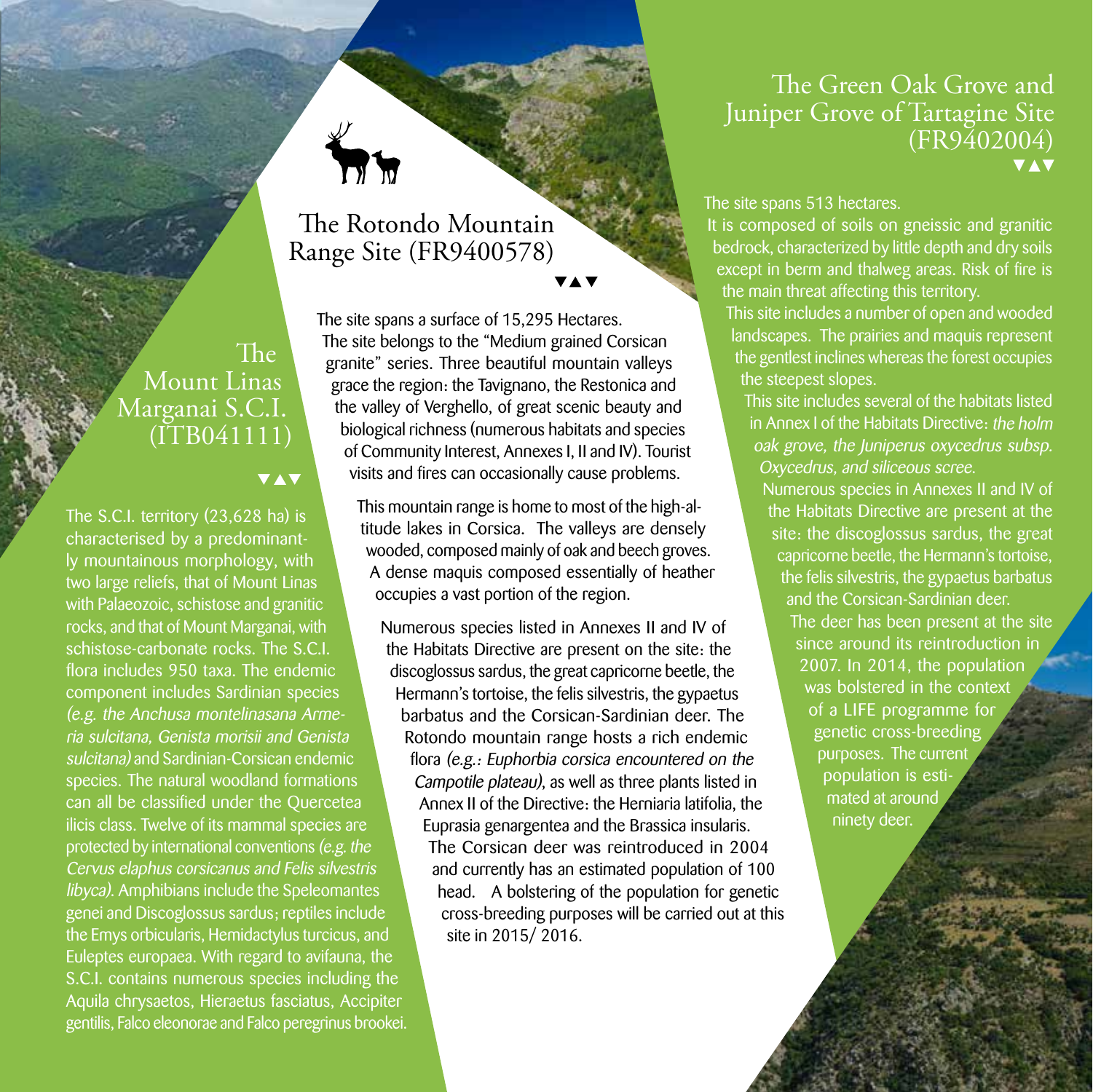#### development Sustainable

**VAV** 

Regenerating, evolving and continuing to produce. The notion of sustainability implies looking towards the future, living and acting according to rhythms that are more respectful of the natural recovery of resources. It affects each and every one of us, because adopting a sustainable lifestyle is more of a right than a duty. There are many ways of living a more sustainable lifestyle, even in the smallest acts of everyday life. Then it is up to the relevant authorities to intervene with ideas, projects and most importantly, in a concrete fashion. For example, through the Natura 2000 Network, the European Union has committed to protect the biodiversity in various sectors, from agriculture to transportation, and to ensure the survival of habitats and species in danger of extinction. Many of these protected areas in Corsica and Sardinia are those occupied by the Corsican-Sardinian Deer.

The Corsican-Sardinian Deer is a subspecies of the European elaphus species; it can be found only on the islands of Corsica and Sardinia. Though abundant until the 20th century, the overall population then experienced a sharp decline. It bordered extinction in Sardinia and disappeared from Corsica in 1969. Thanks to the conservation effort of island administrators, the population is currently estimated at 8,000 deer in Sardinia and 1,000 in Corsica. This is still not enough to ensure its total conservation. Thus the LIFE + programme was born to protect rare and endangered species, like the Cervus elaphus corsicanus, among others. Nature, biodiversity, environmental policy and awareness campaigns: LIFE + takes the environment into account with an embrace made of daily actions and commitments.

## Sustainable development, Today's Environmental Challenges

## Anthropogenic activities

Energy production, land use, the exhaustion of forestry resources to develop pasture land and fields; these are only a few examples of the human activities that often damage the environment in which they are employed. Among the causes that almost led to the extinction of the Sardinian-Corsican deer was excessive deforestation, which affected the subspecies' habitat, along with acts of criminal arson that affect Corsica and Sardinia every year. The issues of energy production, waste disposal, land and maritime transport, the environmental impact of industries and factories, the upgrading of buildings and sustainable tourism should also be examined with a view to sustainability and preservation of local species and fauna.

The LIFE "One Deer, Two Islands" programme includes a series of macroprojects, aimed at monitoring and protecting the Corsican-Sardinian deer. Interventions and concrete planning actions are the first step in any project. We then proceed to the verification of results, to dissemination and organizational communication, including by means of the media and the internet. The first results have already been achieved in Sardinia in collaboration with the Corsican Forestry Agency (CFA), the provinces of Ogliastra and Medio Campidano, leading in less than a year to the release in the wild of fifteen deer originating from the Sa Portica enclosure. In Corsica, the Regional Natural Park of Corsica (PNRC), in collaboration with its local partners, the Office National de la Chasse et de la Faune Sauvage (ONCFS) [National Office of Hunting and Wild Game], the, Regional Directorate for Environment, Development and Housing (DREAL), the National Foresty Office (ONF), Office de l'Environnement de Corse (OEC) [the Environmental Office of Corsica], the University of Corsica and departmental analysis laboratories, have made it possible to reintroduce 10 deer, originally from the Quenza preserve, in natura in the municipality of Moltifau.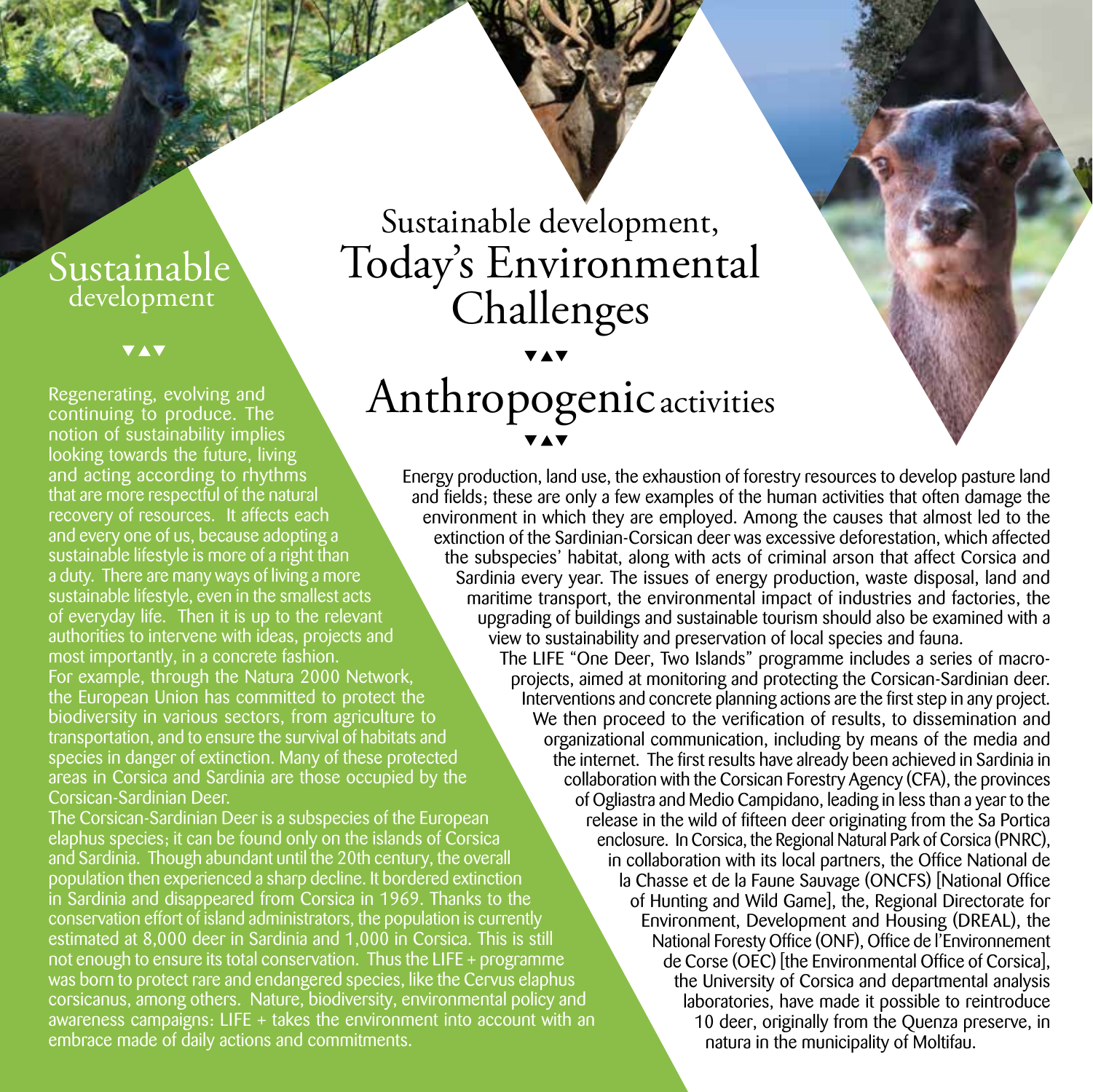## resources Fauna-related

Corsican-Sardinian fauna boasts some species that are quite rare, if not unique, within Europe. This includes the Corsican-Sardinian deer, slightly smaller than the continental European deer and having a svelte and elegant body. In order to protect the species, we must develop a sustainable economy capable of preserving the forests and Mediterranean maquis, and create protected areas, control them on a permanent basis and monitor human action in the protected reserves. The LIFE+ programmes were born in this very context, in order to finance projects in the field of nature and biodiversity and to protect the areas of the Natura 2000 network. The activities must help achieve Community objectives relating to environment and sustainable development, public awareness, and the provision of data that can be used in the context of forest fire prevention. "One Deer, Two Islands" is responsible for the mapping of the habitats and genetic study of Deer in Sardinia and Corsica: a major risk factor of the conservation of the Corsican-Sardinian deer is precisely the loss of genetic variability, since the impossibility of genetic cross-breeding could affect the deer's DNA, thus creating serious genetic problems. Monitoring the reintroduced Cervus elaphus corsicanus populations represents a primordial aspect within a visionary, LIFE +-certified project.

## The W<mark>ater</mark> resource

Climactic hazards and poor resource management: water in Corsica and Sardinia has always been a tricky issue. During the 1990's, drought provoked water shortages and long periods of difficulty for people who endured shut-offs and reductions in distribution. Though the weather now appears more favourable, poor management persists, accompanied by a lack of infrastructure and obsolete hydraulic lines that are causing water loss, especially in urban areas. If you add excessive water consumption to that, it reveals a touchy situation. Better awareness of water's value rests with the citizens, but also with the administrative bodies and extends to all of western civilization, still too inclined to lose or waste rather than adopt rational management in the use of resources. Another aspect of excessive water consumption is common to the southern regions, where the economy is based on the development of activities requiring water, especially agriculture and coastal resort tourism. Therefore, it is necessary to educate and raise awareness regarding a more responsible use of water resources and to choose tap water over bottled water, in order to reduce the environmental impact. But most of all, it is essential to study available resources compared to each person's needs and to preserve the provision of water for humans and animals.

## The  ${\rm forest}$  resource

We went from the 19th century, with its richly wooded spaces to the 20th, an arid century sterile in resources. It's what we read in traveller's accounts of Sardinia at the time. Today, the island is the first region in Italy in terms of forested surface area, a primacy owed also to the fact that it has a population density below the Italian average. Corsica, an island of 8,680 km², boasts 401,817 ha (46 % of its surface) of woods and forests. Corsica is the most heavily wooded of all of the Mediterranean islands. However, the Corsican-Sardinian green lung is unfortunately in constant danger. Fires and deforestation (often performed in order to make more space for agricultural purposes in Sardinia) reduce the extent of silent areas, and reforestation campaigns and are not sufficient to stem the problem.

The stability of an ecosystem results from a delicate balance between the animal and vegetable kingdoms, where human hands intervene to build and never to destroy, protect biodiversity and never put it in danger. This balance has been compromised in Sardinia by excessive hunting, and several species of animals are paying the consequences, including the Sardinian-Corsican deer, that inhabits the thick under-brush of the Mediterranean maquis as well as areas used for grazing sheep, cows and goats. But this isn't the only problem. Though there is a tradition of wood production, the forest resource in Corsica and Sardinia has always been underestimated, probably because most of the varieties of wood from our islands, such as holm oaks, cork trees and others, are not used for work, contrary to other regions. When you consider that the economy of both islands has always been dedicated to agriculture, pastoralism and tourism, it is easy to understand why such an important resource has never been given its proper due.